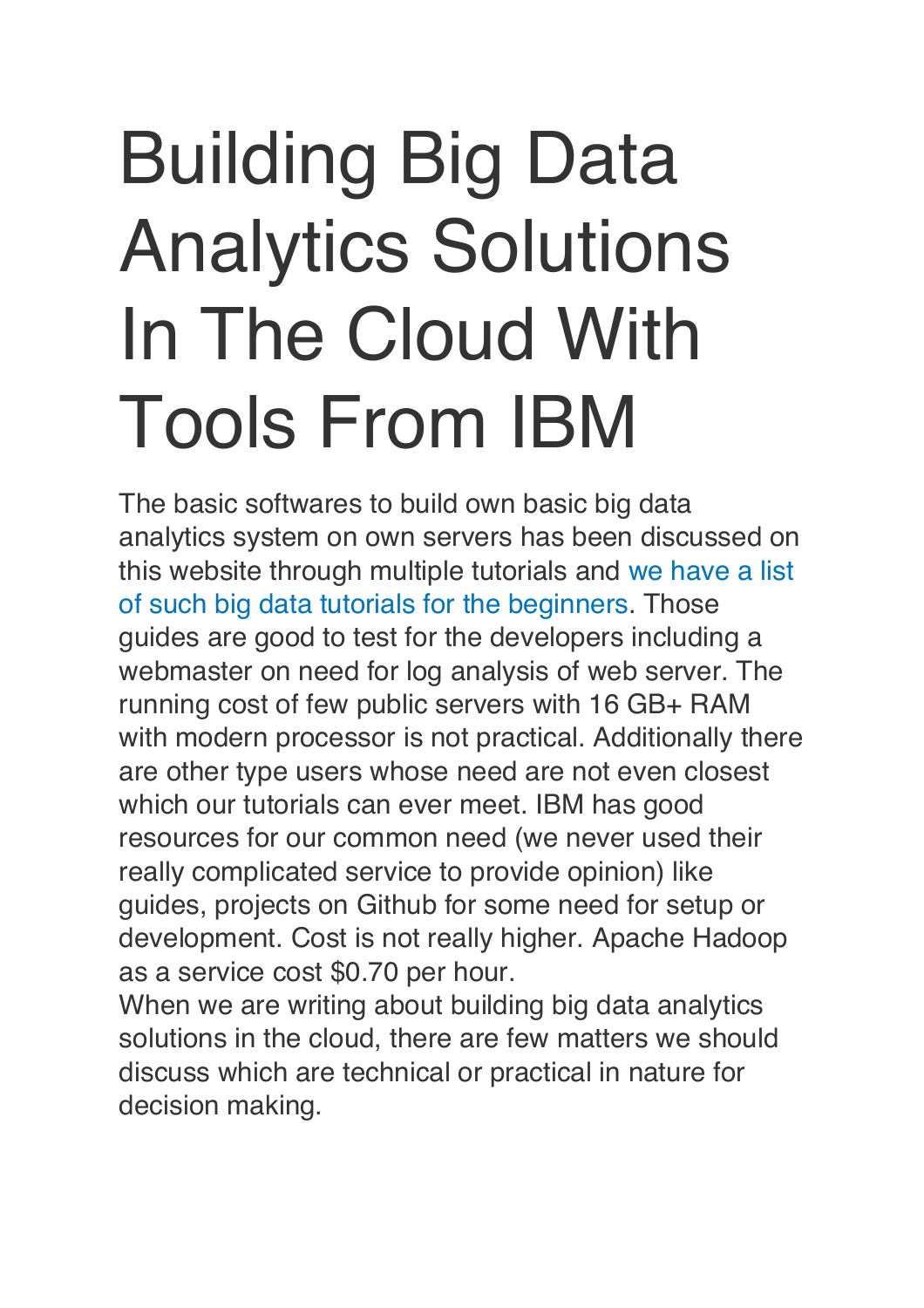# The Business Drivers

Often, many companies have at least supportive man power to construct a full fledged big data analysis platform built on the top of commodity servers with attached storage running Hadoop or Cassandra frameworks. For the smaller companies, on-premise hardware is not even really present – they use rented servers, that is the case we provided example with "webmaster" at the beginning of this article. Cloud is also cost-effective compared to on-premises storage for the large business for the additional cost of networking hardware and ISP services. Commonly these larger companies need a hybrid architecture. Part of the total infrastructure has many Free Softwares like Apache Hadoop. Low up-front cost is one of the reason to consider the cost effectiveness.

As the cloud services has ready and running systems, their delivery model enables the clients to rapidly integrate analytics infrastructure with their own (or simply use) without time investment behind provisioning, fine tuning settings, testing etc matters. It is a faster way to use. Of course there are matters like scaling up or down as per need and budget. It is not cost effective to make a 128 RAM dedicated to a smaller cheaper server.

For production environment, there is need of changing analytics capabilities for the new technologies. Cloud providers has service catalogues and usually a dedicated support as a part of managed service.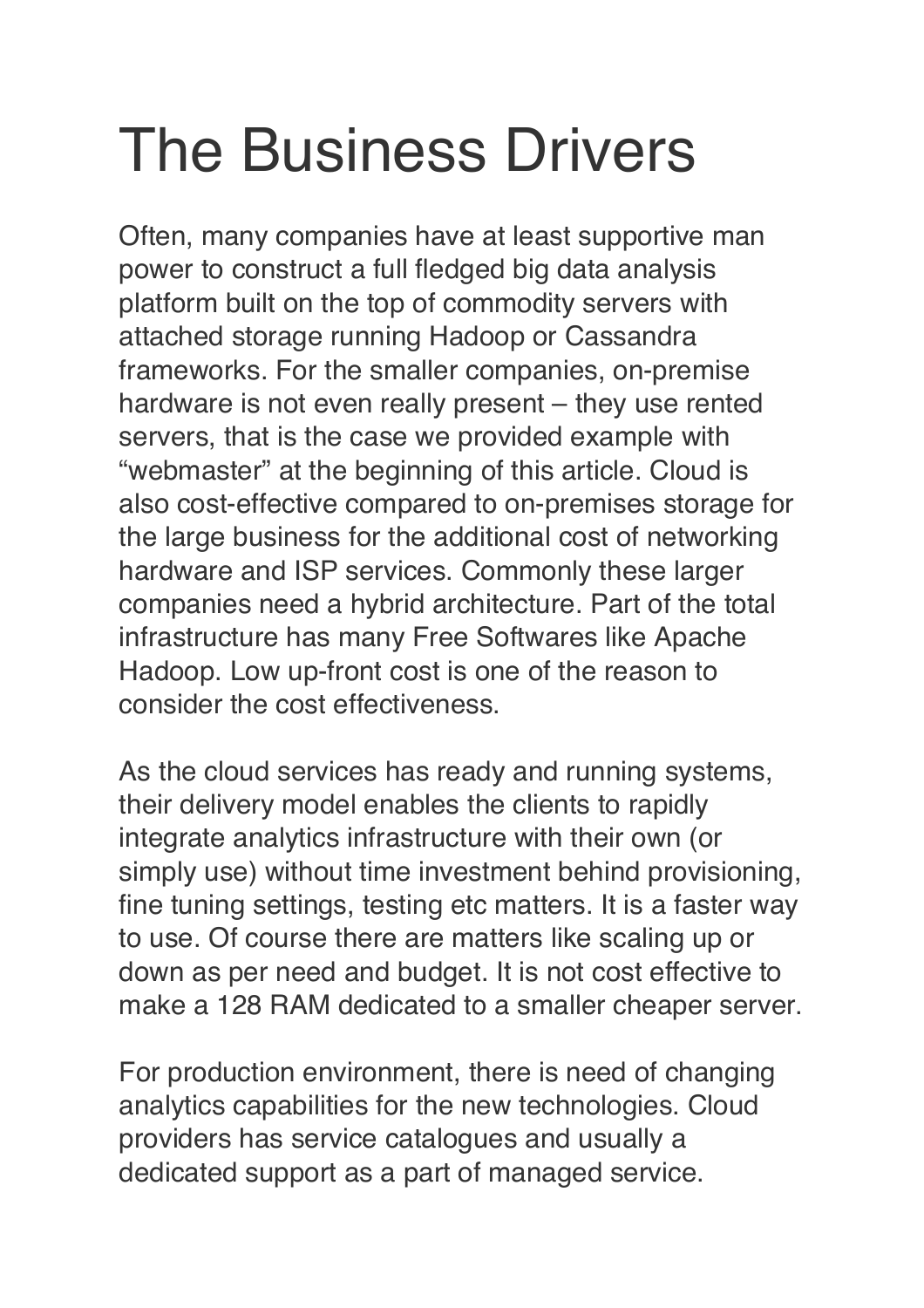Similarly, as data volumes grow, new technologies are emerging that deliver scale-out data transfer, enabling efficient, large-scale workflows for ingesting, sharing, collaborating, and exchanging big data.

Security matters within a hybrid cloud or private cloud environment not exactly a concern (we mostly talk about security for the shared public cloud services, mostly freemium in nature). The industries who need security at multiple layers for compliance to industry standards, they can adapt different set of solutions.

Paid services usually have innovative technologies which make the things easier starting from the web GUI. And lastly, nowadays startups and small businesses are using services which are comparable with the large industries.

There are commonly one or more of the five leading factors which draws a company to plan building big data analytics solutions in the cloud :

- 1 Big Data Exploration : Finding a data visualizing solution for the need to analyze data for better understanding to improve decision making.
- 2 360º View of the Customer : Data analysis can extend the view of the existing customer by incorporating additional internal and external information sources.
- 3 Security and Intelligence Extension : Some needs to lower a risk, like detecting fraud or monitor cyber security in real time.
- 4 Operations Analysis : Some of the seekers need is to analyze a variety of data to improve their business results.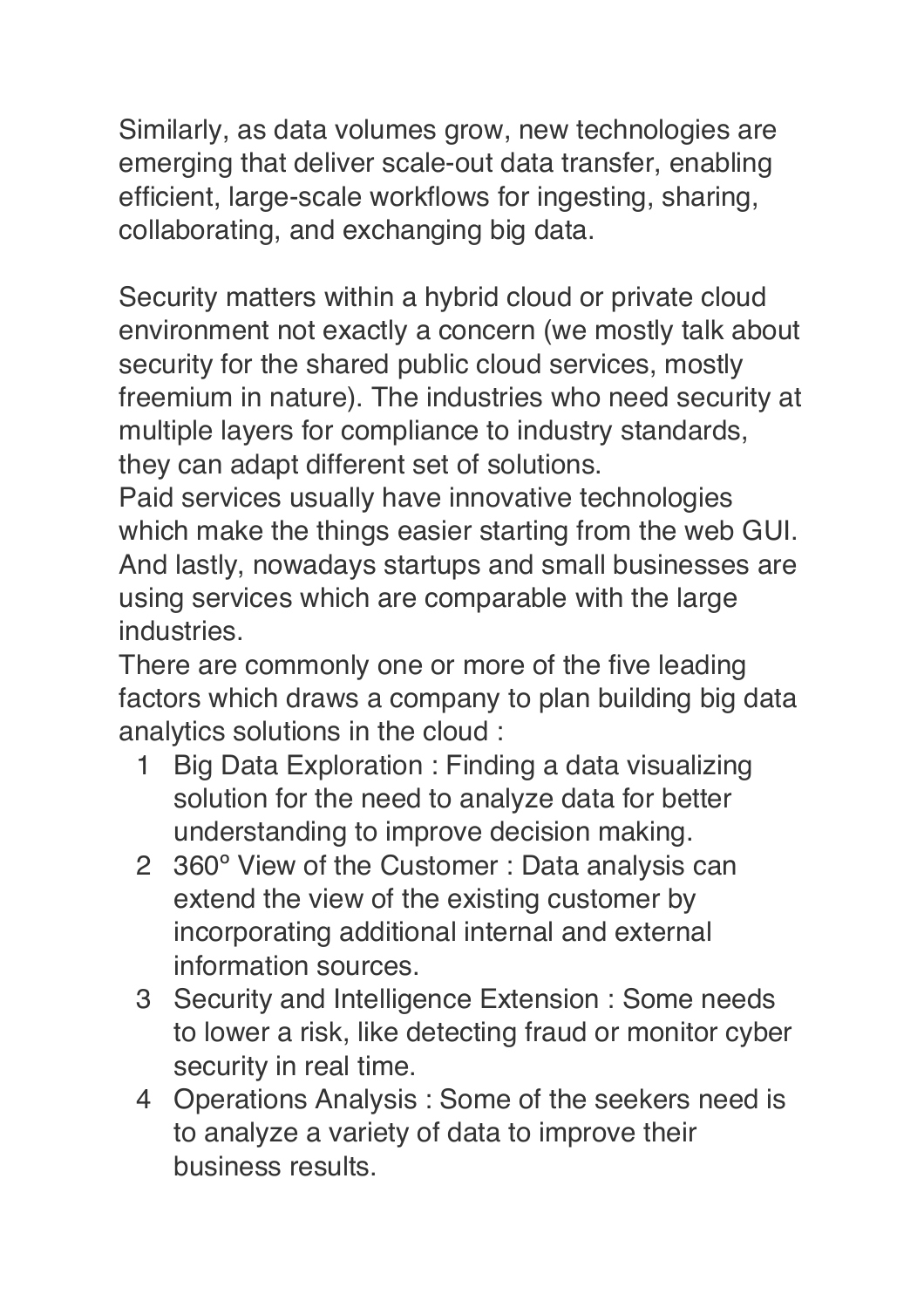5 Modernization of Data Warehouse : Many companies are inclined to integrate enterprise grade big data warehouse capabilities to increase efficiency or enable new types of analysis.

#### Use Cases

Industry to industry use cases and decisive factors widely vary. From various data sources, Telco seeking the big data analytics solutions mainly for innovative business model, operational efficiency, real time analytics and decision making. Retail are inclined towards personalized recommendations, dynamic pricing and in-store experience. Finance sector including banking seeking solution for real-time fraud detection, alerting, analysis of transaction and behavioral data that is collected, for targeted sales and marketing campaigns and of course for compliance. Both Healthcare and Government has wider usage of Big Data analytics – from analyzing genomics to census. As the volume of data available is growing, the importance of Big Data analytics is increasing. With the new technical methods, the volume of the mostly unstructured data can be transformed into a sensible flow of information. Big data analysis generates an amazing value and influence the structures, processes and management of an organization in a positive sense.

Data now collected from different sources with the aim of generation an economic benefit of the company. Thus points the companies towards the economically meaningful acquisition of Big Data and use of tools for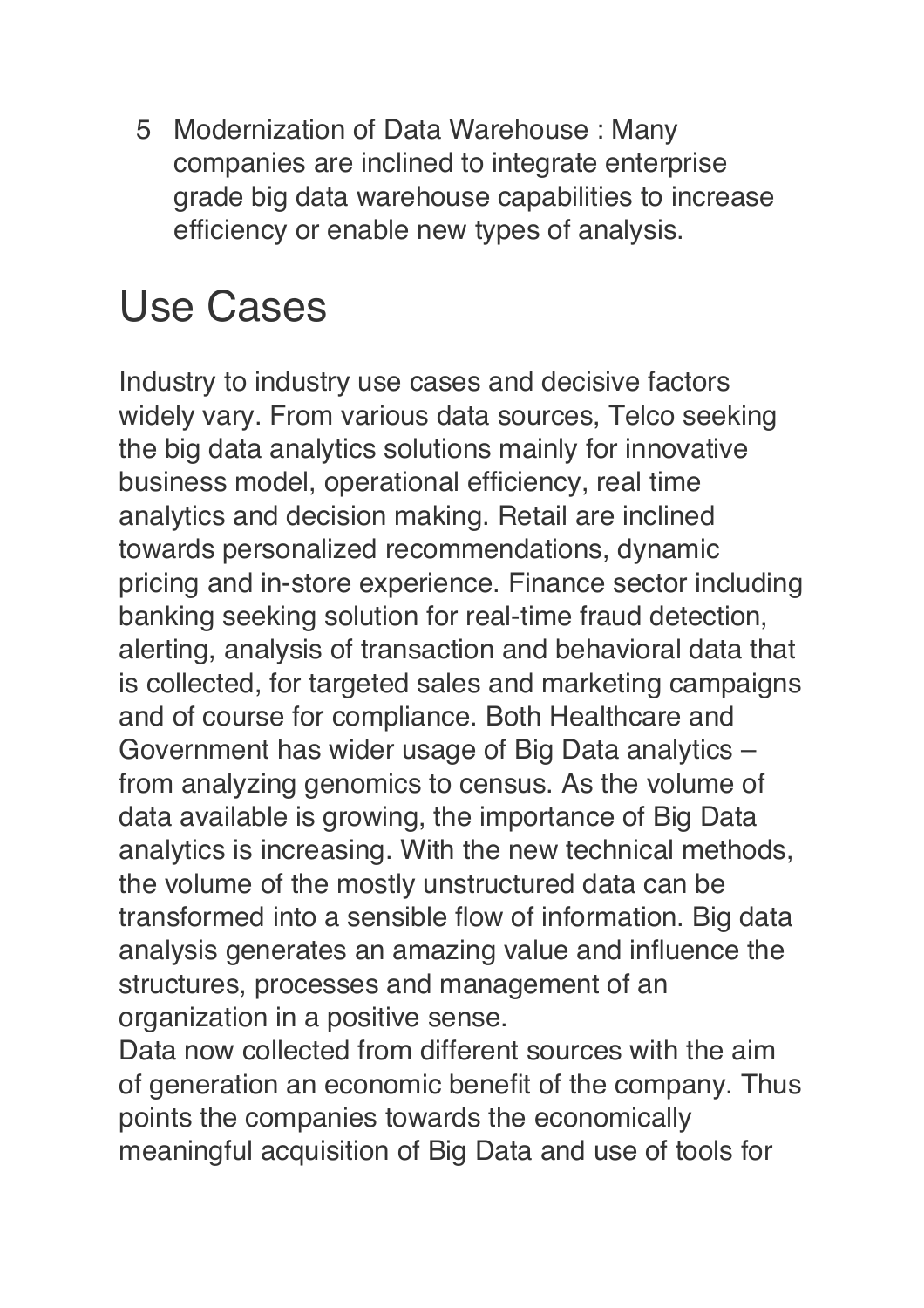decision relevant findings from qualitatively diverse and differently structured information, which are subject to rapid change and are incurred to an unprecedented extent. Companies need to understand how to integrate analytics into their everyday operations, structure their organizations to optimize processes, uncover opportunities to stand out from the rest. Here lies the appropriate business application of different analytic techniques.

Due to ever-advancing technological developments and digitalization, companies and organizations have more and more opportunities to collect different data for their benefits through analytical procedures. As a result, the volume of collected data has risen rapidly in recent years. According to a study, approximately 2.5 exabytes of data have been produced since 2012, and this figure is doubling every 40 months. This amount of data was eventually too large to be evaluated by the conventional data base systems. Another problem with the collected data mountains was that they were very different and varied. A uniform data format did not exist, as data were available from more and more sources of different kinds. These different data formats could not be evaluated by a single database kernel, especially the volume of data quickly pushed the data base systems to their limits.

## Requirements To Select A Provider

Requirements can be divided in to functional and nonfunctional. Among the functional requirements, the analytics solution user going to use should support the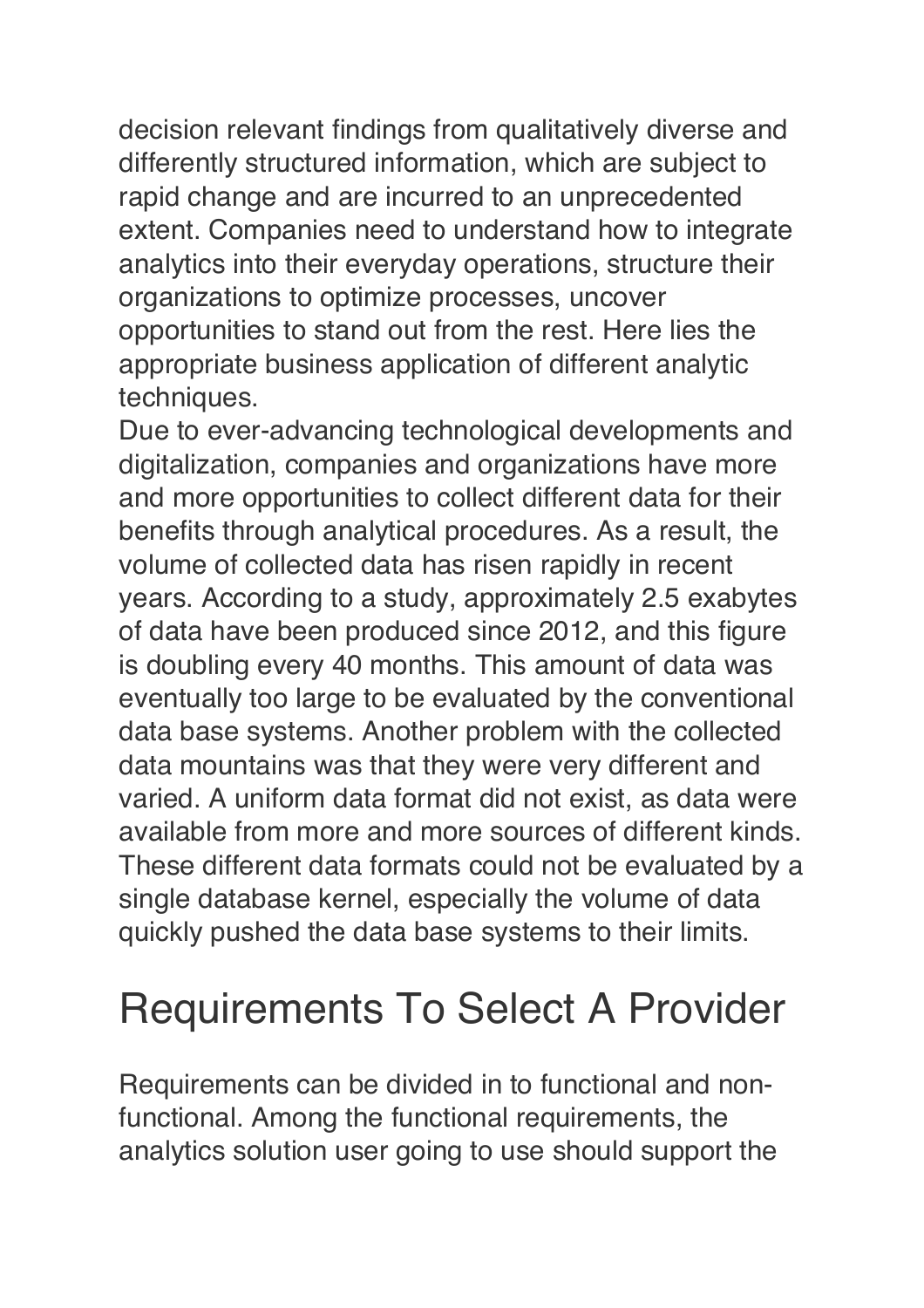wider variant of data sources like CSV, text, XML and so on. The service should have data transformation service to convert data from one format to another format. Provider should have tools to process data sets including capable hardware resources such as suitable storage, compute to stable networking. There should be interactive graphical tools to view the data. It is expected that a provider will include support for data modeling, data warehousing, data repositories, data integration, collections, and of course archiving. The analytics solution must provide end-to-end process, tools, and governance framework for creating, controlling, enhancing, attributing, defining, and managing a metadata schema, model, or other structured aggregation system. There must be metadata management, a centralized repository to create, manage, validate, administer, and monitor analytic models. Of course there is matters like data security, data protection, support of all relevant regulatory matters. It is expected that an analytics solution will have web-based, self-service analytics tools with defined capabilities like for data exploration, discovery to ad-hoc BI queries.

Among the non-functional requirements, there are obvious matters expected from any paid service including a good performance to reliability, availability to fault-tolerance. Now let us assume that a company wants to introduce a BI solution. Here are some points :

1 Flexibility : The solution is intended to achieve independence through the flexibility, which means that the focus of the users is not only placed on the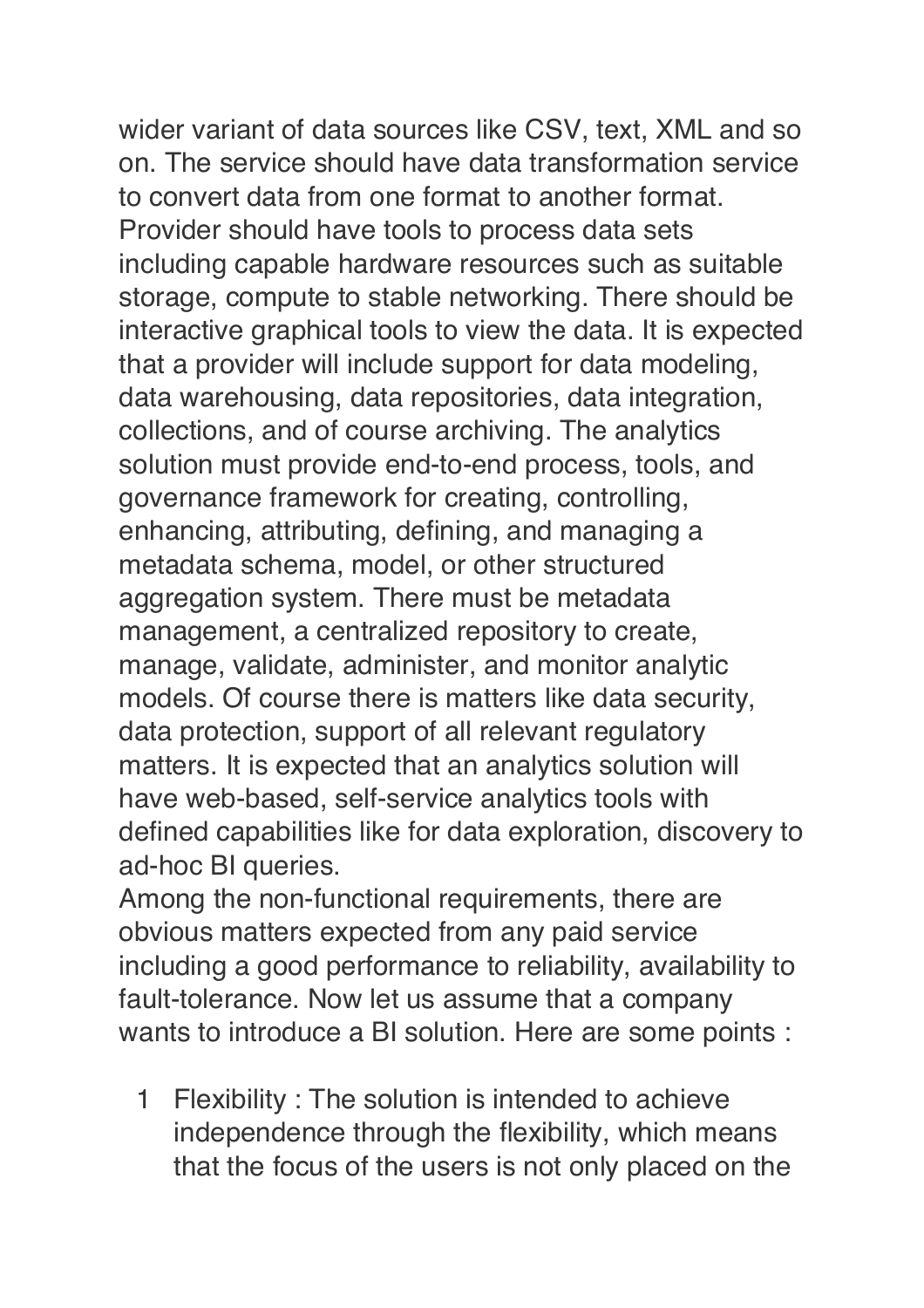data access, but the continuously changing requirements and functions can always be made available and implemented as quickly as possible. In the future, demand for complex reporting can grow. The reporting and analysis software should therefore cover not only current requirements, but also potential future needs.

- 2 Security : One aspect is covered by SSL encryption, and another is question whether the software can allow user and role based security concepts.
- 3 Learnability : How quickly can a developer learn how to build a custom solution matters.
- 4 Mobility : Whether the application can be used on various devices including mobile devices. Again, there are different requirements on the part of the end devices.
- 5 Development capability : The growth of mobile endusers in the business sector is of paramount importance, Such as the trend towards BYOD.
- 6 Flexibility, security, learnability, mobility, viability are not an exhaustive criterion for assessing reporting and analysis software but a future-oriented software selection.

## **Architecture**

Now our backend in relation to cloud can be from a wide array of choices to deploy and integrate :

1 Public cloud : Easiest and cost effective. Managed Hadoop as a Service is a good example of such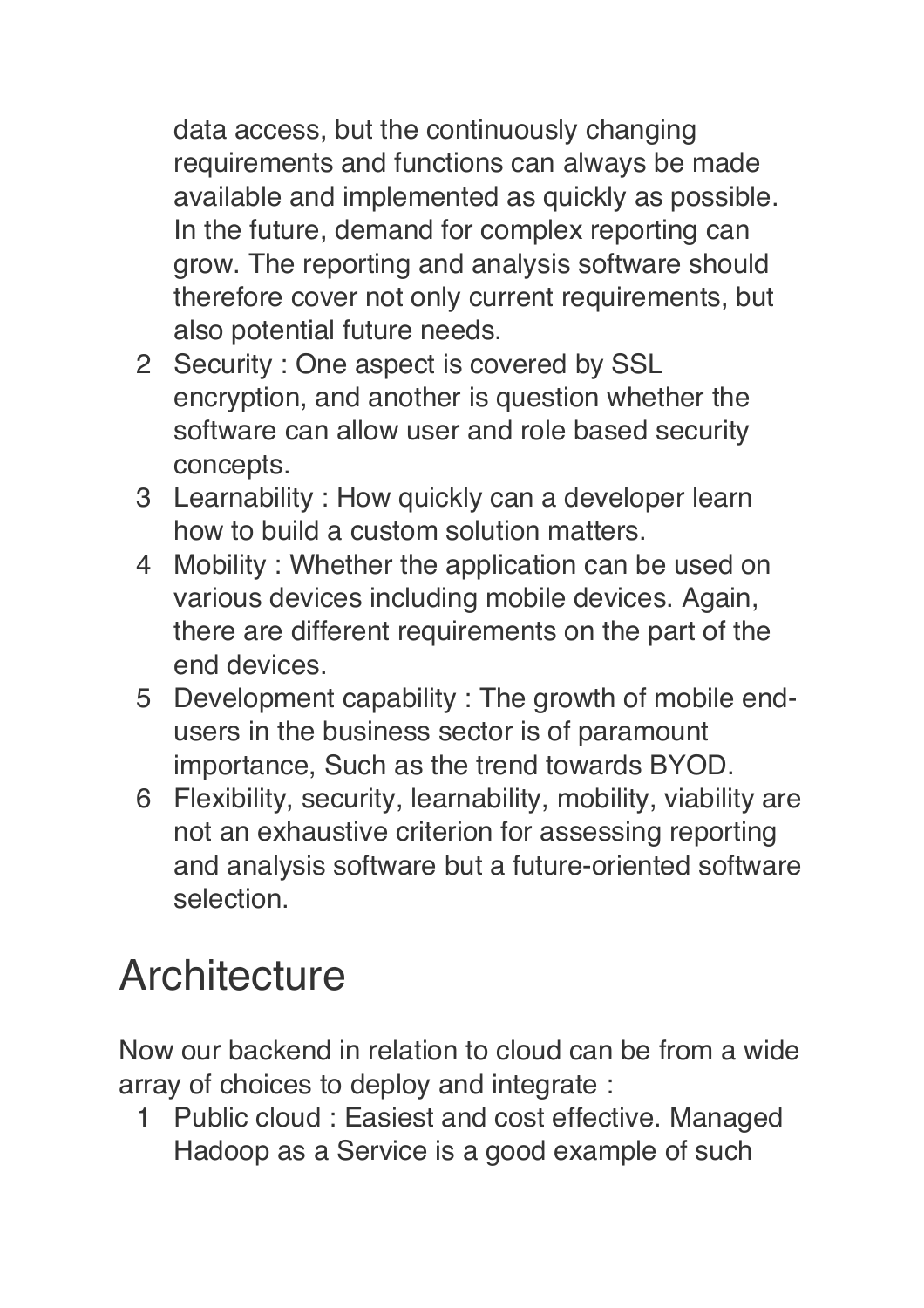solution like we mentioned at the beginning of this guide.

- 2 Private cloud : Demands some in-house processing components. A dedicated server or colocation may suffice.
- 3 Hybrid architecture : Needs enterprise grade onpremise hardware setup and also processing components and work on network part.

Without going in to too much technical details, an analytics solution can be :

- 1 Basic data platform infrastructure service, such as Hadoop as a Service.
- 2 Data management services including as a data lake service.
- 3 An insight and data service

#### At What Level Of Architecture One Needs To Integrate

As example, for handling threats against a public server, steps in a typical intelligence solution are collecting data from both internal sources such as network probes, DNS, NetFlow, AD logs, and network logs and by external sources such as blacklist and whitelist providers. Most of the structured sources of data are sent to a data integration layer which converts all the incoming data into a single format. Now the next stream computing layer picks up both the streaming flow data such as DNS and NetFlow as well as processed data from the other system. Then the platform computes